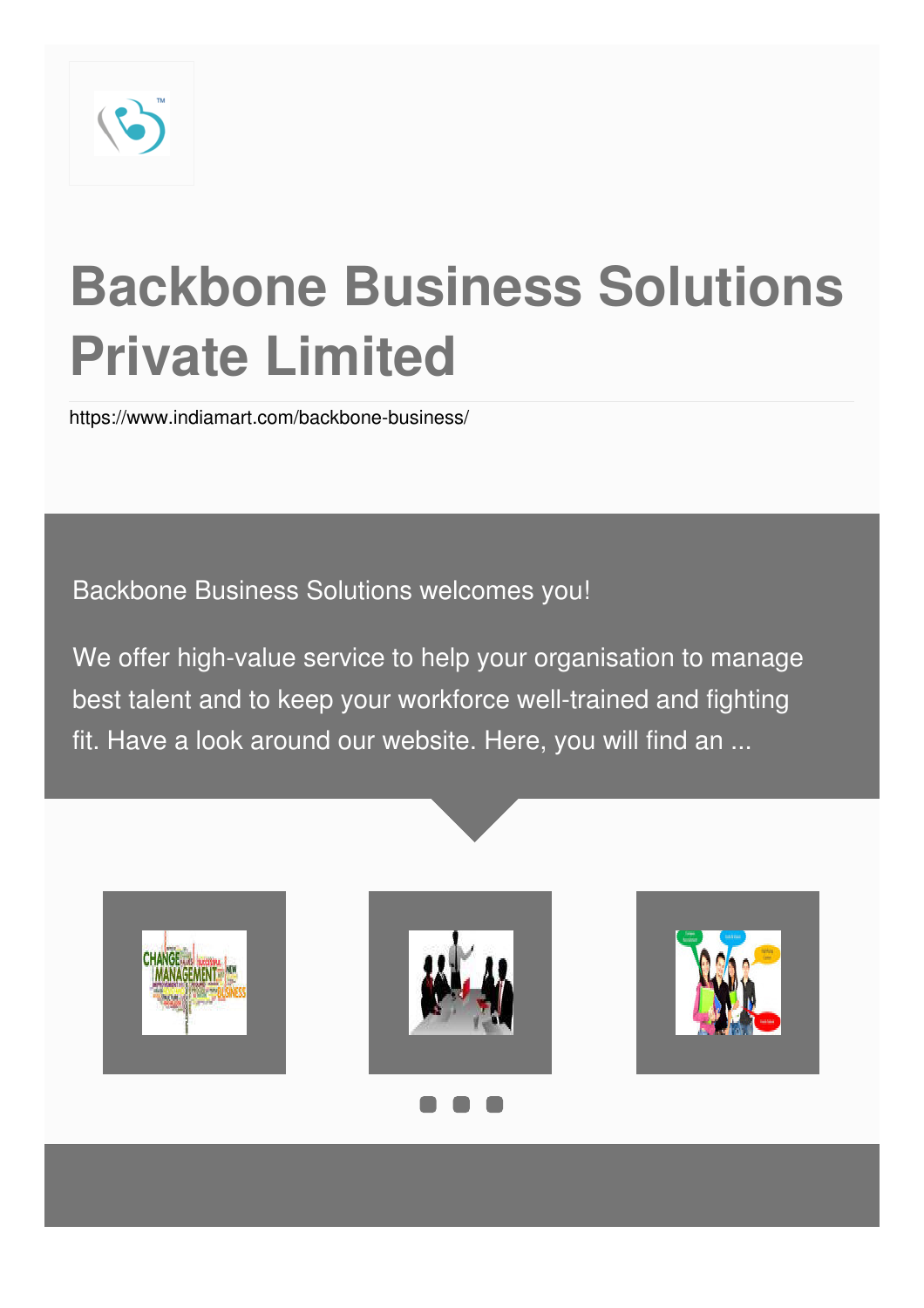### About Us

Backbone Business Solutions welcomes you! We offer high-value service to help your organisation to manage best talent and to keep your workforce well-trained and fighting fit. Have a look around our website. Here, you will find an abundance of opportunities to enrich your workforce. Our solutions are customised to your needs and tailored to your convenience. While Backbone identifies top talent to join you, we also ensure that your workforce has ample scope for improvement. Both deliverables are geared to help you derive the maximum benefit from your workforce and keep them satisfied with personal and professional growth opportunities. Backbone majorly provides Training & Development Services and Recruitment/Placement Solutions. Further details of these deliverables are as follows:

#### **For more information, please visit**

<https://www.indiamart.com/backbone-business/aboutus.html>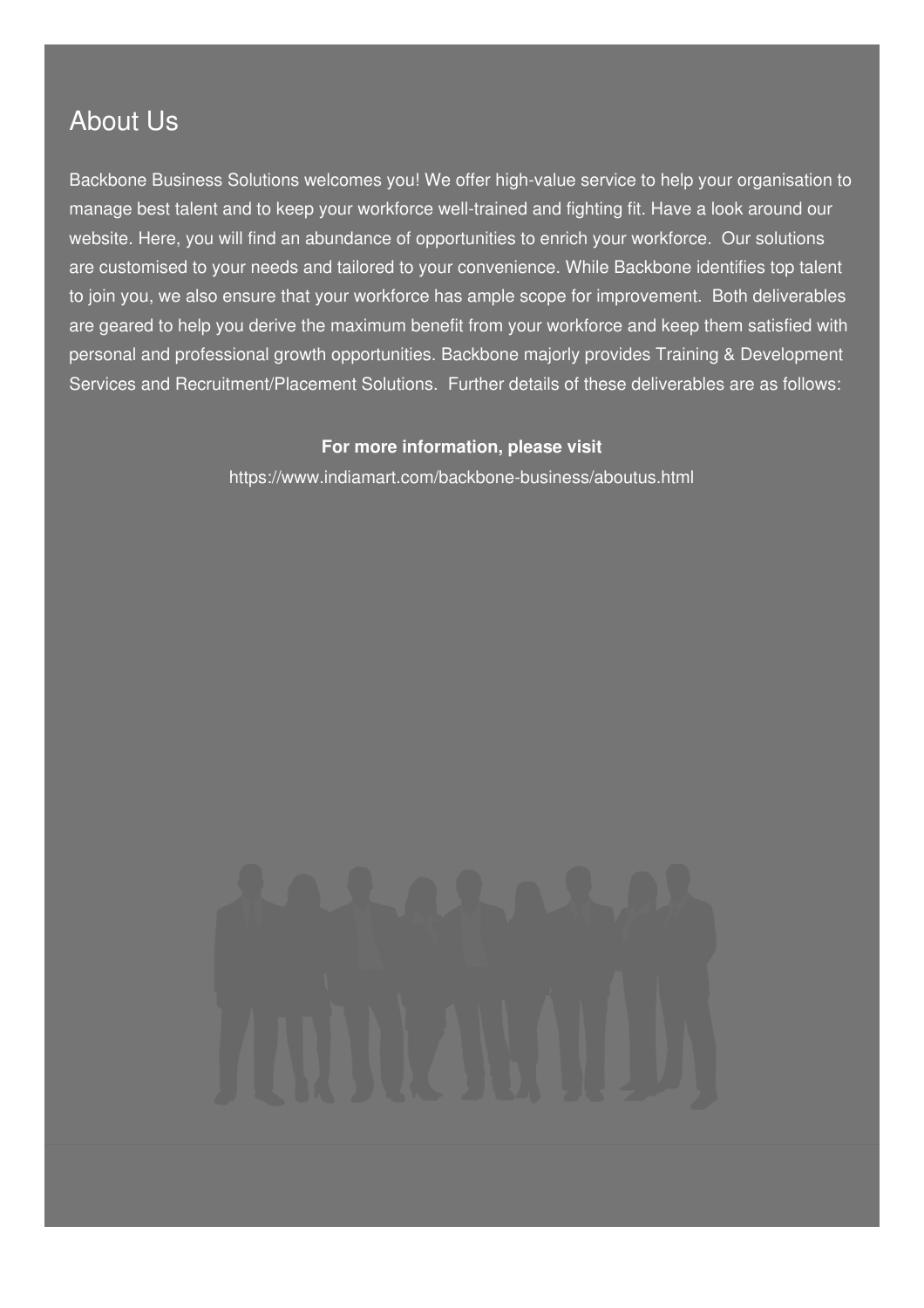#### **MANAGEMENT & LEADERSHIP SKILLS DEVELOPMENT PROGRAMMES**





Change Management Management Boot Camp





Team Building **Business Accumen**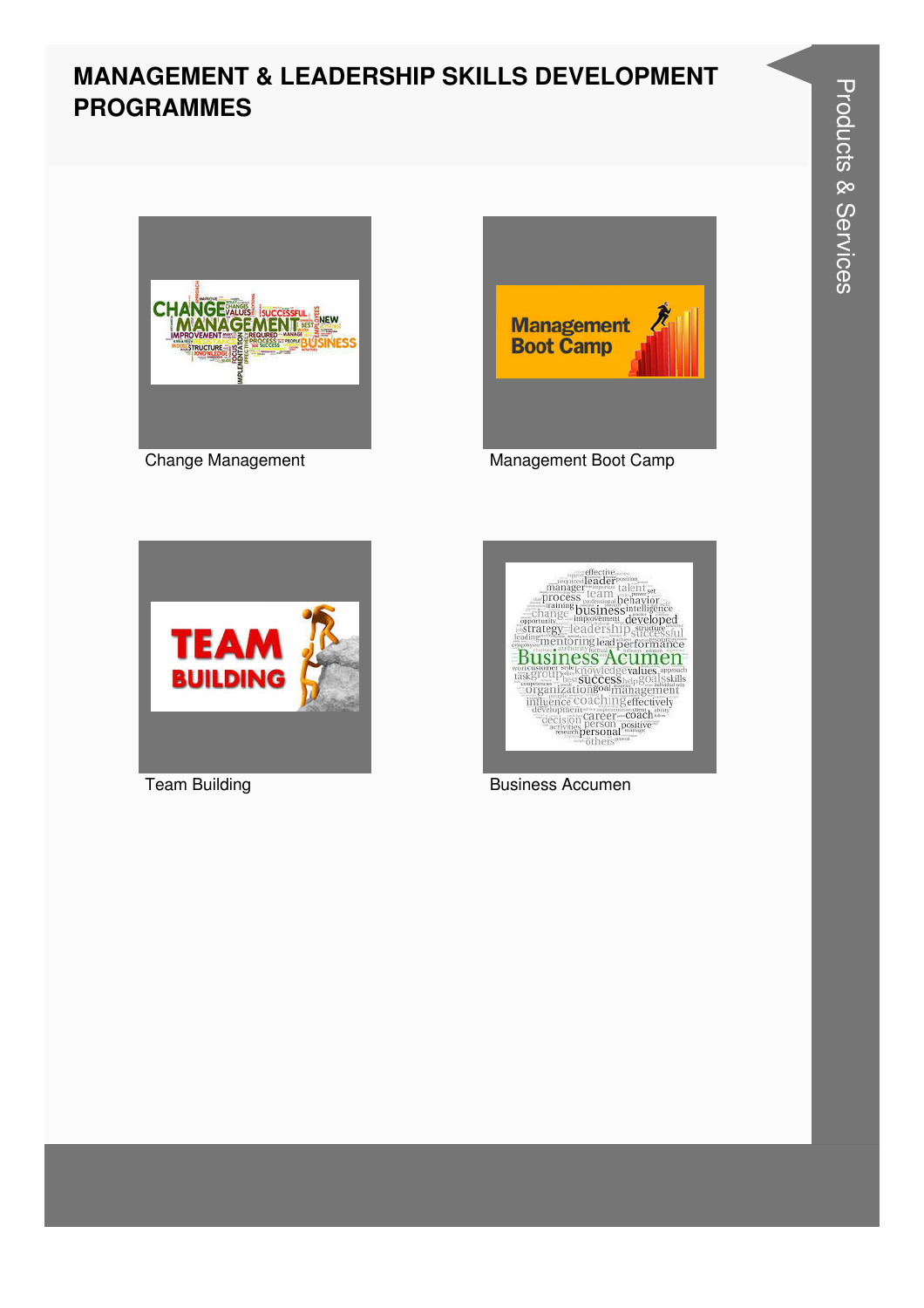#### **SOFT SKILLS**



**Presentation Skills** 



**Goal Setting Soft Skill** Development Service



Secrets of Successful Interviewing



**Running Meetings**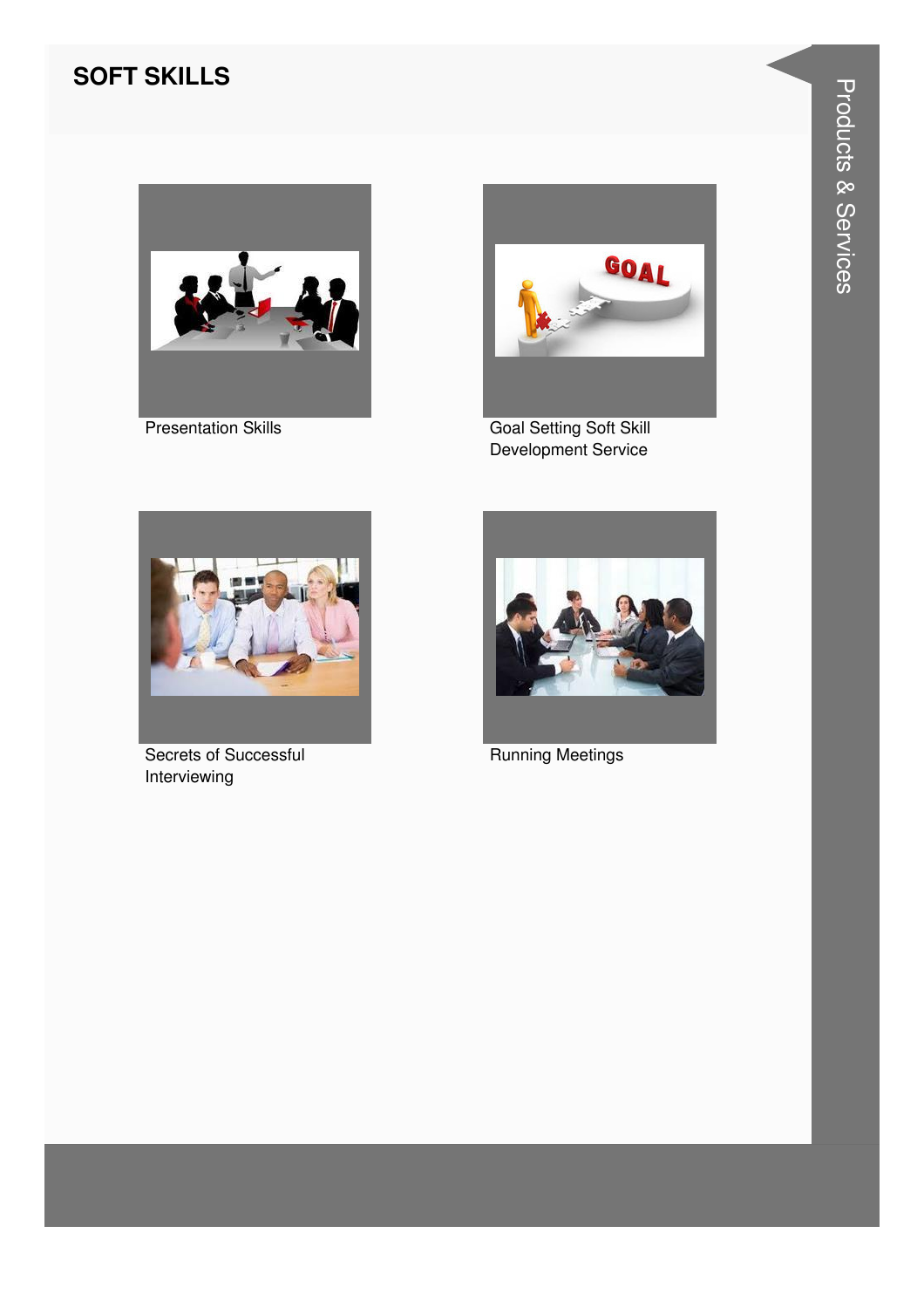#### **COMPREHENSIVE HR SOLUTIONS**



**Campus/Hiring Placements** 



Outsourcing



**Headhunting Services** 



**Products & Services**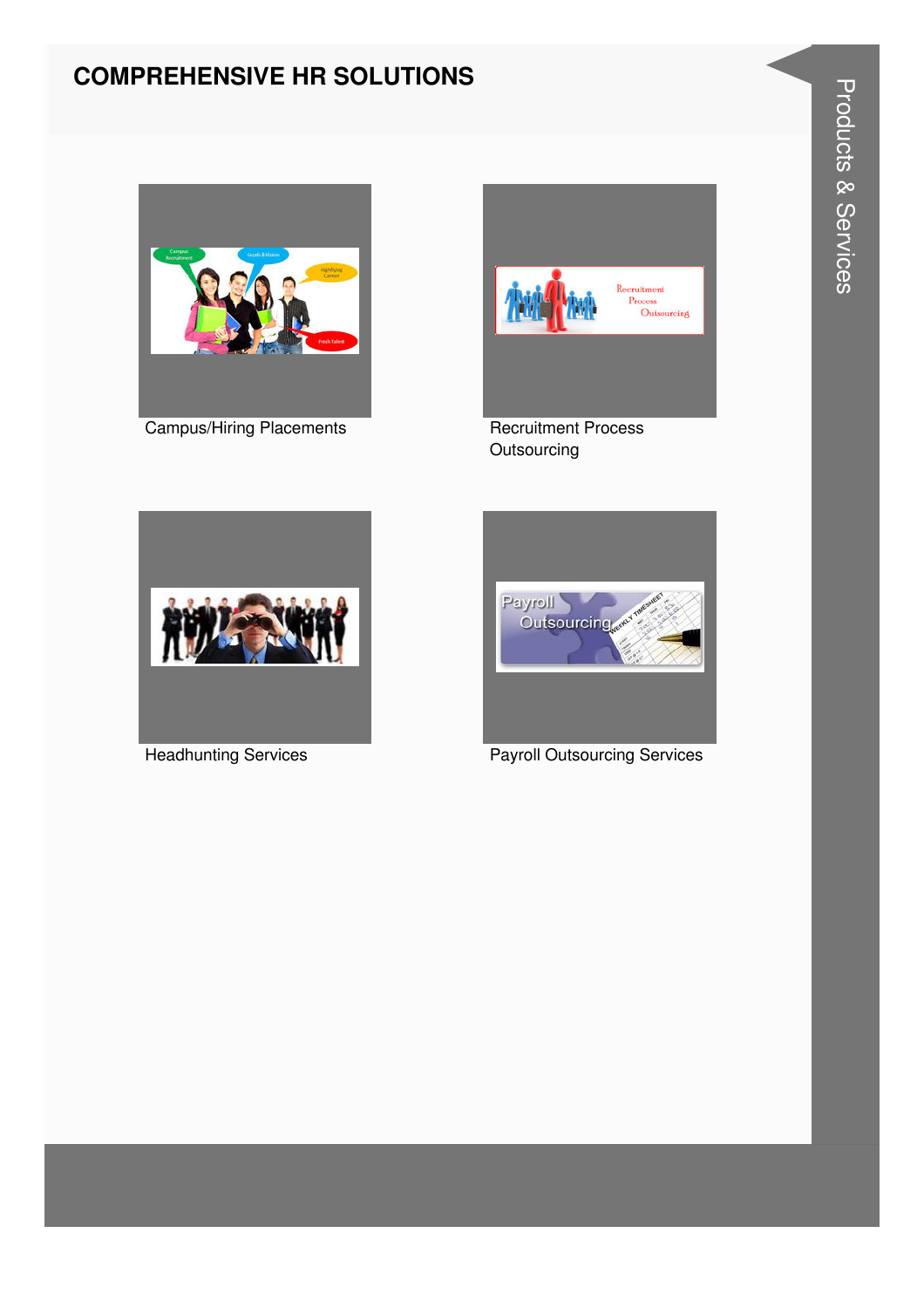#### **BACKBONE ESSENTIALS**



Skills Development Programme



Advanced Negotiation Skills



Advanced Presentation Skills **Assertive Communication** 



Skills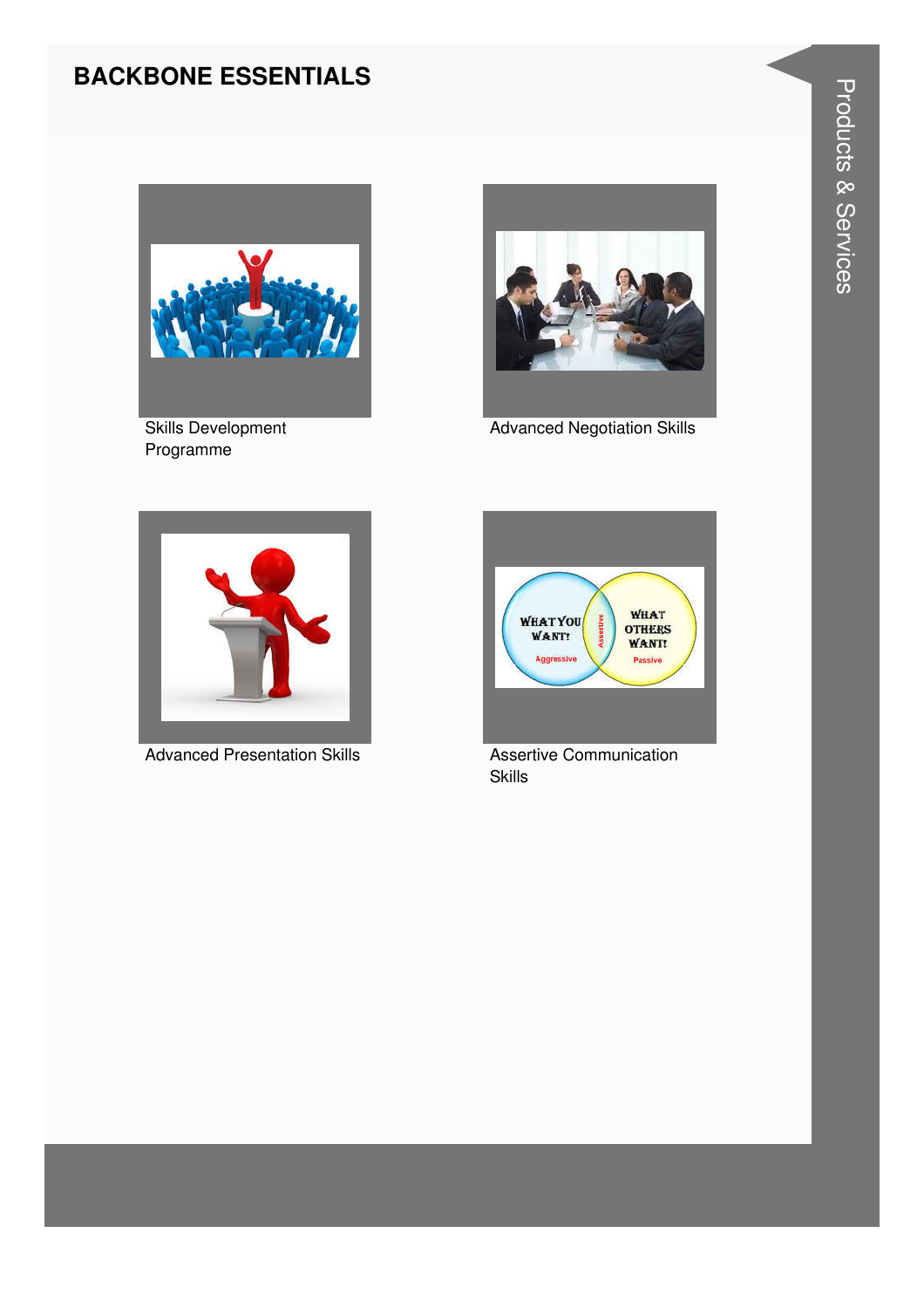#### **ASSESSMENT**



**Graduate Assessment** 



**Psychometric Assessment** 



**CEO And Board Assessment** 



**Succession Planning**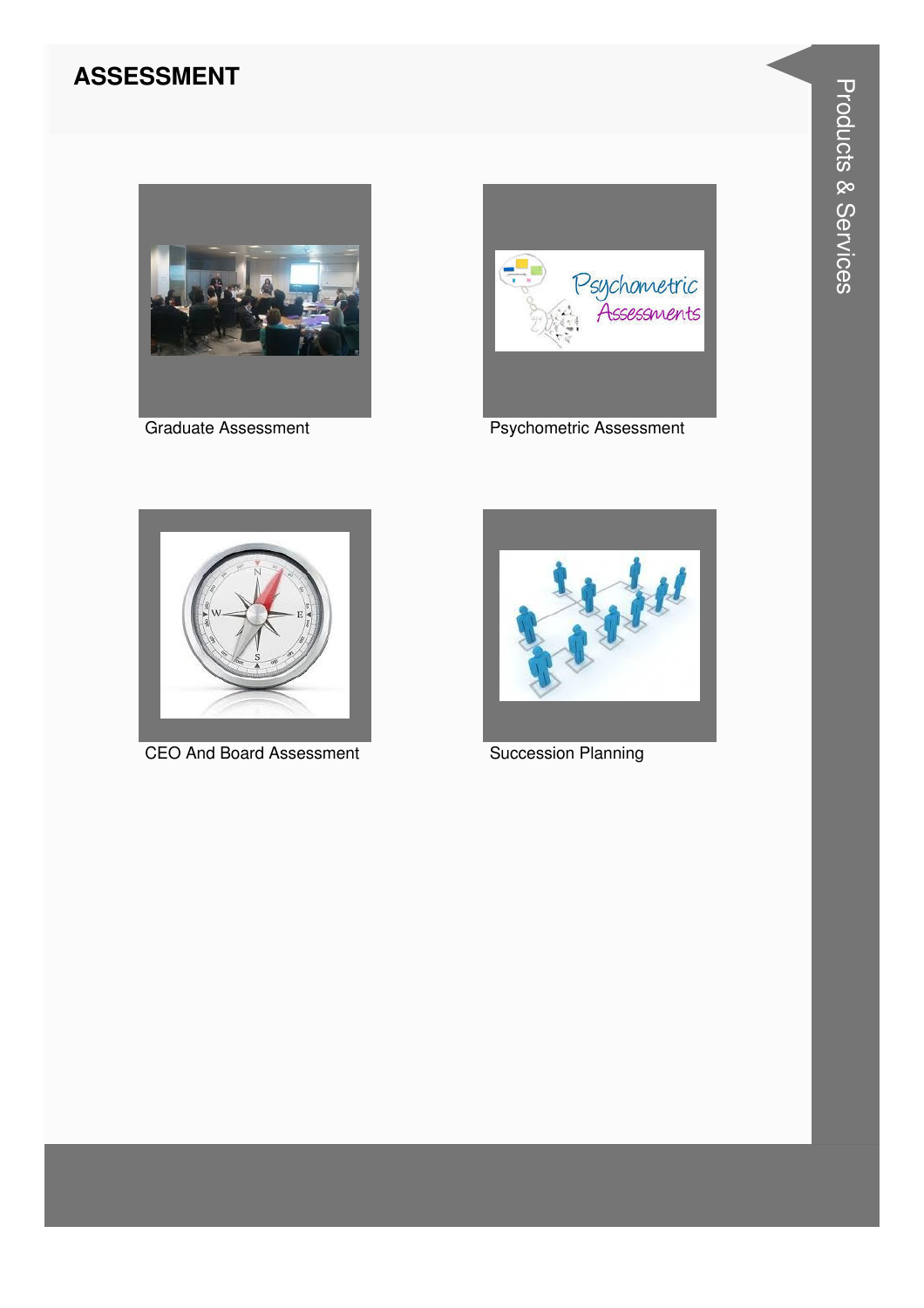#### **DEVELOPMENT**



**Strategy Skill Development** Services



**Remuneration And Reward** 



**Culture Skill Development** Services



Leadership Development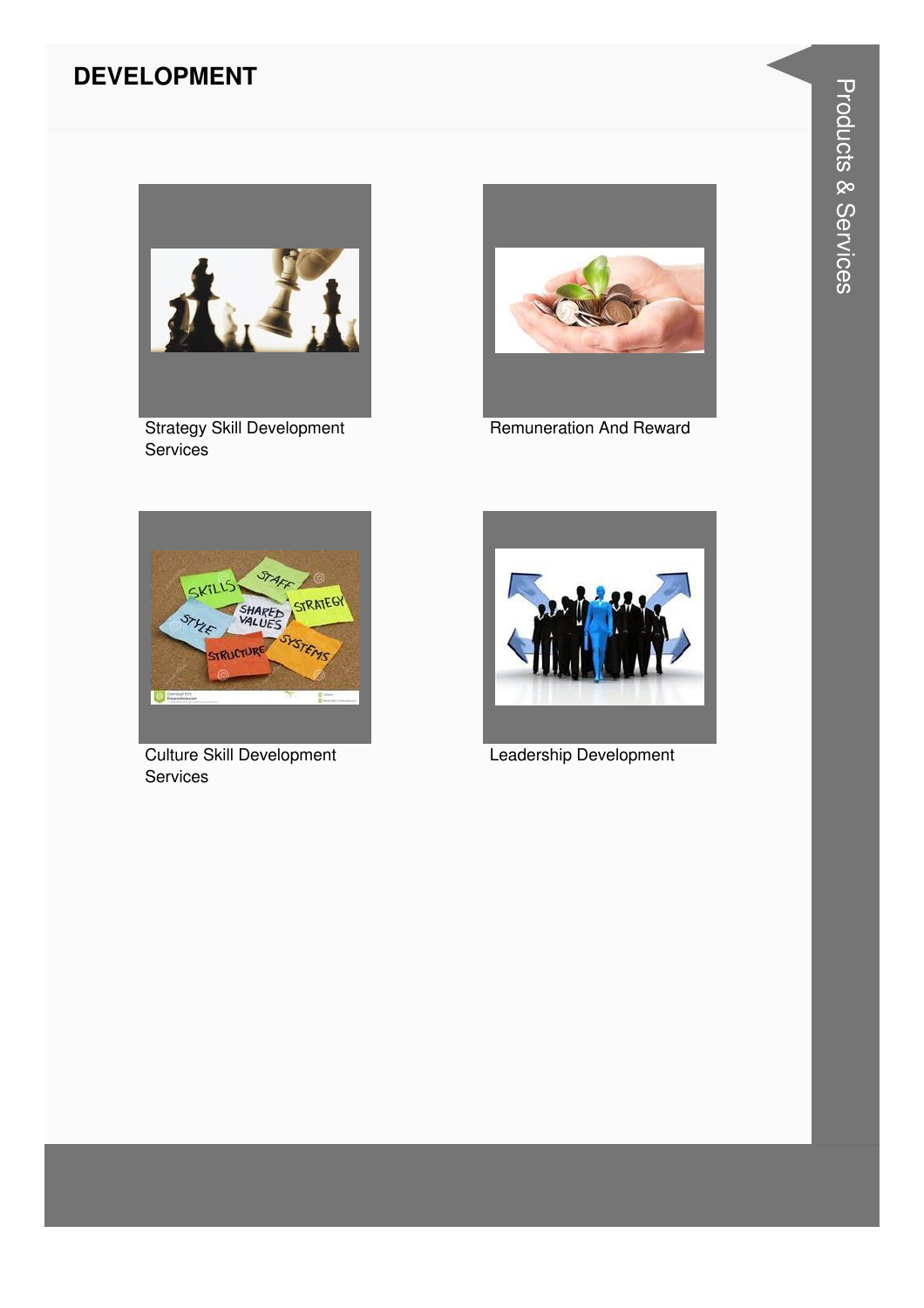#### **SALES AND CUSTOMER SERVICE**



Working With Salespeople Business Solution



Customer Service Excellence





Sales Boot Camp Sales Management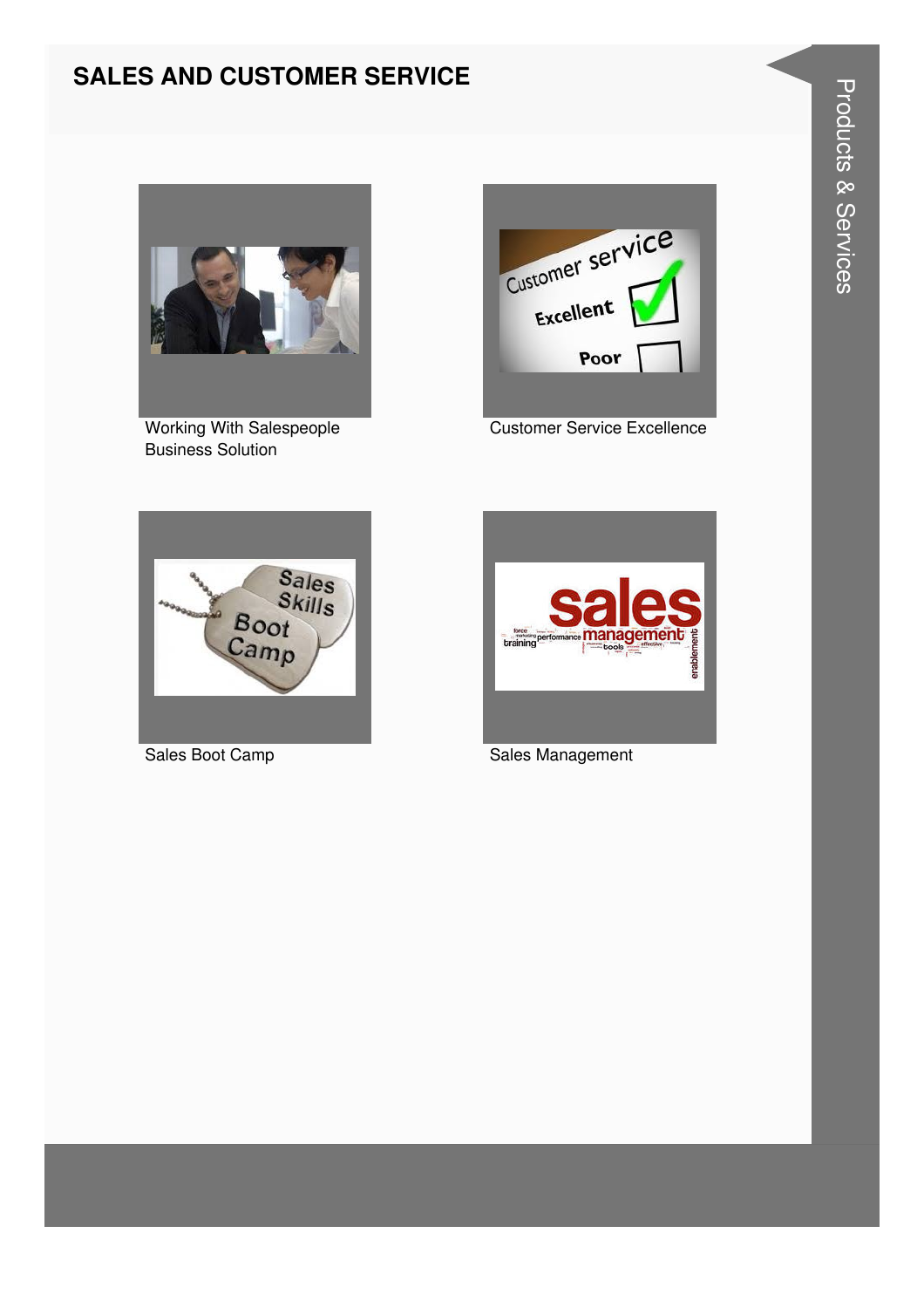#### **OTHER SERVICES:**



Coaching & Mentoring Skill Development Services



Soft Skill Development Service



Employee Job Satisfaction Survey Services



**Commercial Awarness Skills** Development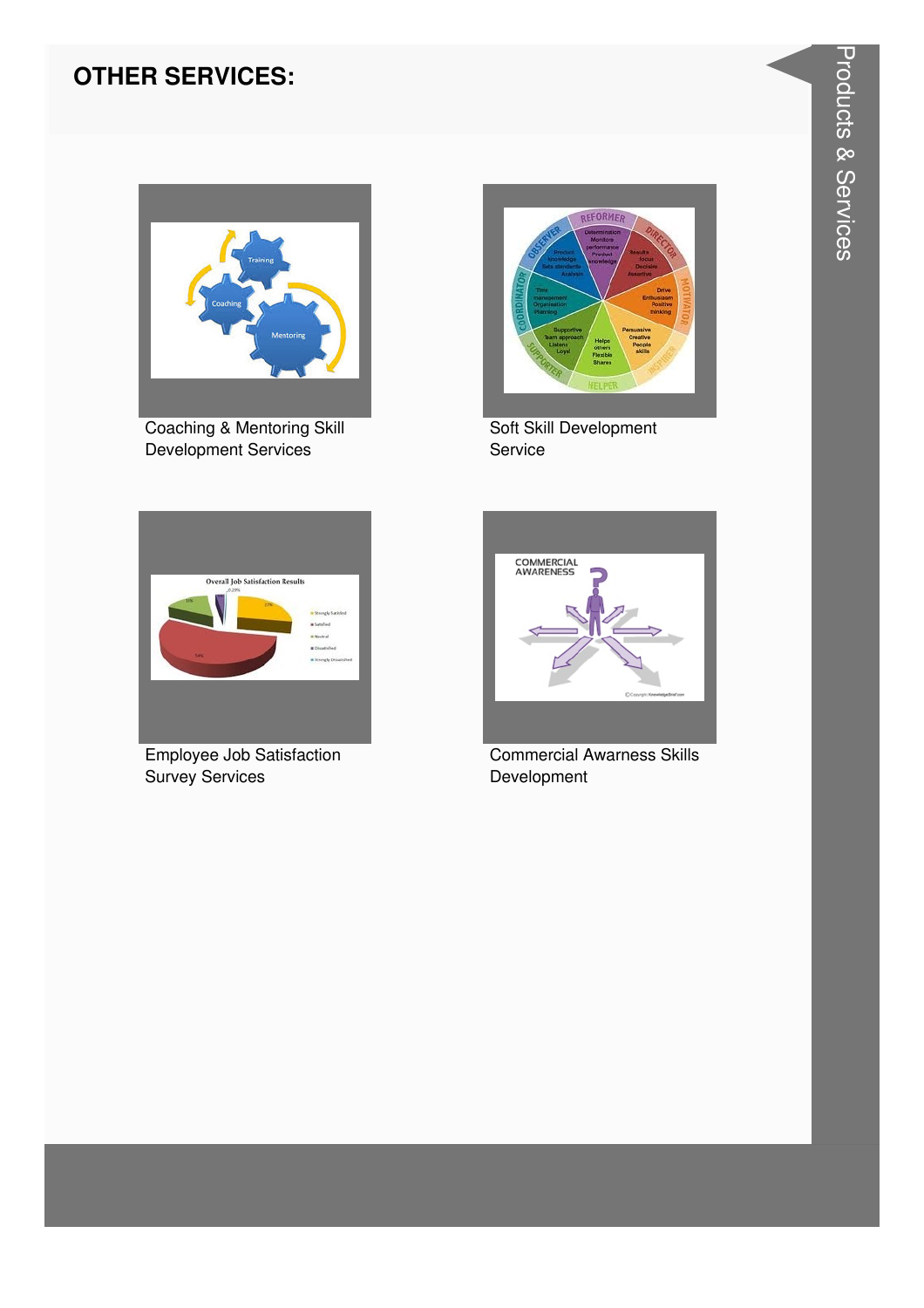#### **OTHER SERVICES:**



**Organisational Culture** Assessment



**Team Effectiveness** 



**Strategic Account** Management



Graduate Development Programmes Business Solution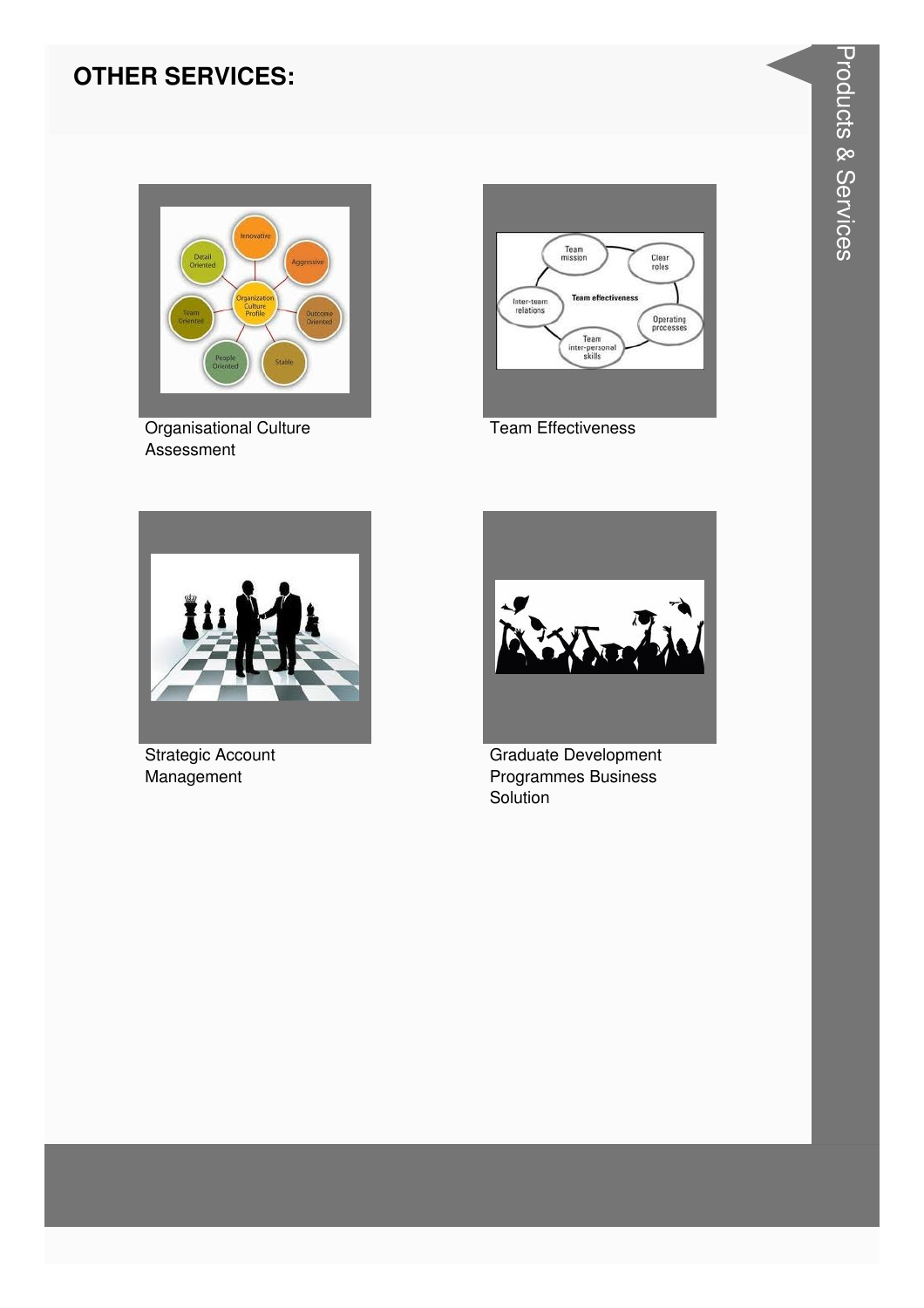## Factsheet

| Year of Establishment            | $\div$ 2013         |
|----------------------------------|---------------------|
| <b>Nature of Business</b>        | : Service Provider  |
| <b>Total Number of Employees</b> | $: 11$ to 25 People |